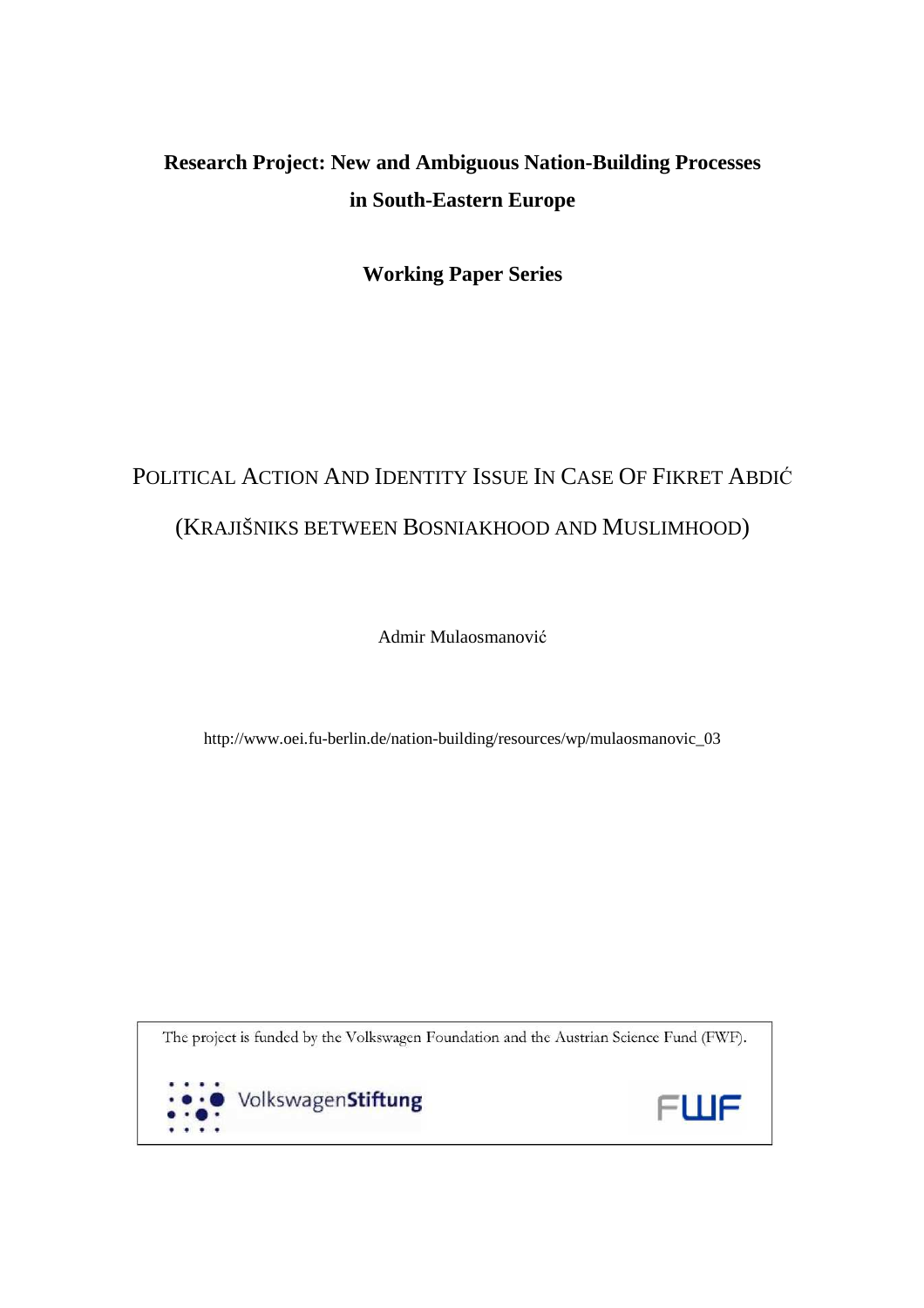# Political Action And Identity Issue In Case Of Fikret Abdić (Krajišniks between Bosniakhood and Muslimhood)

Admir Mulaosmanović

#### **Introduction**

Already formed social identity is based on various processes that society was gone through in its historical development. During those processes, properties of a system which remain invariant under given group of transformations (Maranda 1972, 330.) turned into characteristics of that particular society. For Krajišniks, *invariant properties of system* emerge in a clear and comprehensive image. Military history and permanent struggle during decades and centuries contributed to their self/recognition as obstinate, irreconcilable and proud men. But, it is not only self/recognition. It is way of life. The issue is how and why those characteristics became so solid and unchangeable, in one hand, and what was changed, on the other? Which circumstances led society to preserve their identity over time and which agents did/do it?

In this article I deal with phenomenon of rising regional identity under extreme circumstances such as war, and interrelationship between regional and national identity during vivid nation-building process. Through narratives about Krajišnik's identity and concrete political action of Fikret Abdić, director of food-factory Agrokomerc, I will try to evaluate differences between two concepts; Bosniakhood and Muslimhood, and to put them in the midst of political misunderstanding between Bosniaks. The role of supranational Yugoslav identity, as a factor who installed ambiguity in Bosniak identity, has been emphasized through elaboration of Krajišniks regional identity which, on the other hand, partly brought misunderstandings among Krajišniks as a homogenous population.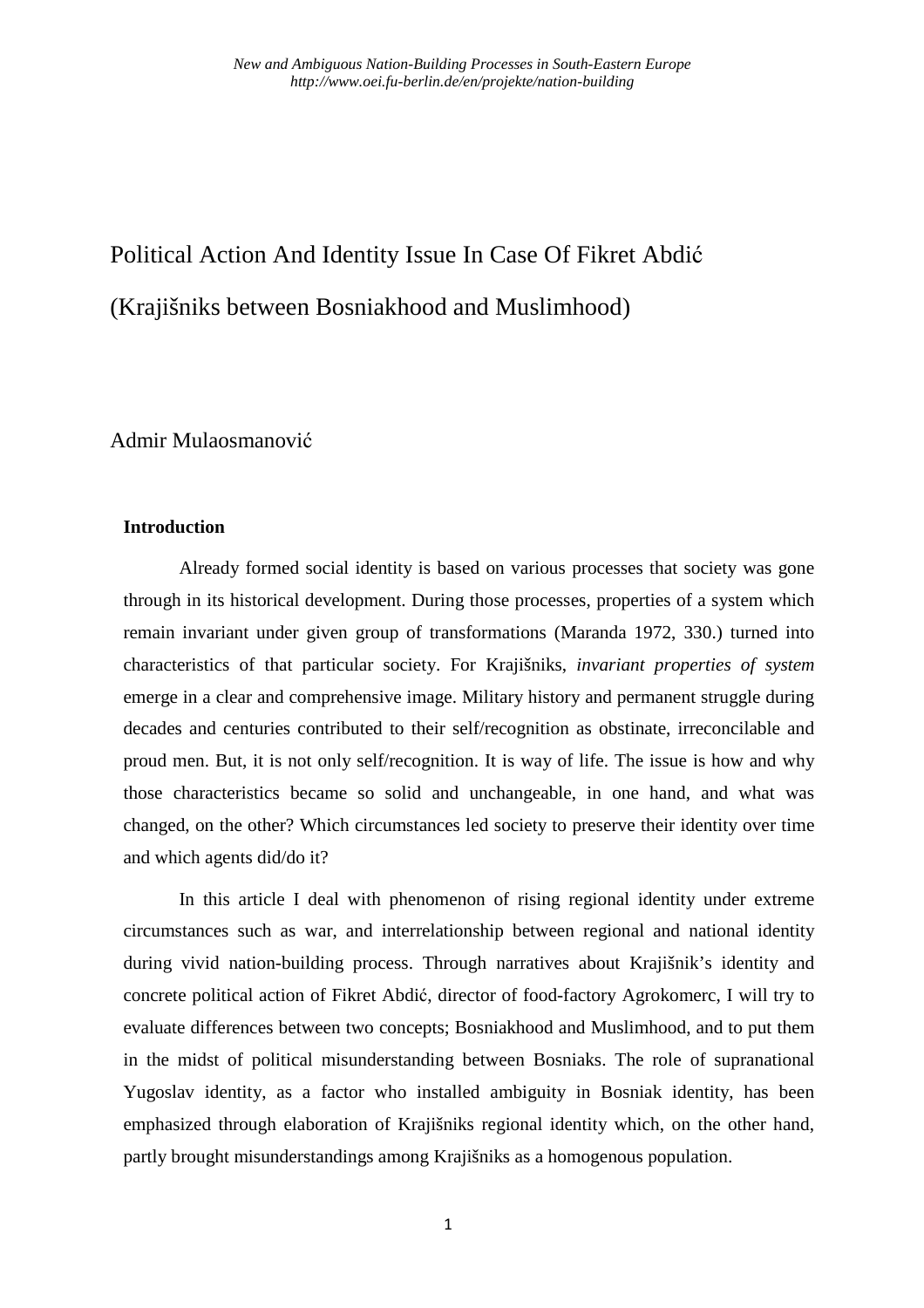#### **Regional identity – Circumstances of appearance**

l

When scholars, inhabitants of Bihaćka krajina and ordinary Bosniaks from other parts of Bosnia and Herzegovina talks about Krajišniks, they emphasized their different mentality and special social values. Listening and reading that comments from Bosniaks about population of Krajina, questions appear and ask what can be mentioned as main connection between them. The image which emerges in stories and emphasizes that connection is almost always the same. Islam as mutual religion is strongest and most substantial feature of theirs. On the other hand, there is story about Krajišniks which describes them as non-practicing Muslims.<sup>1</sup> But, how some scholars perceive, this religious liaison, for Krajišniks, is also something what can be changed and what is not so rooted in that particular society. If history will bring them in position to choose between religion and region they will probably convert rather than leave homeland (Dervišević 2006, 266 – 267). So, this stance gives opinion that space, particular landscape shaped their identity and it is first for what Krajišniks will die for.

Nevertheless, this too simplified analysis, even untrue in fundamental postulate, has a good basis which include two most significant topics Krajišniks care about, the religion and, their true homeland, region of Bihaćka krajina. $<sup>2</sup>$  How these two terms function together</sup> in the case of Krajina society; how they came into juncture in that space, that particular county; what are the consequences to collective identity? It is necessary to point out that Krajina, as its name speaks, is borderland, frontier. Population of that region through history

<sup>&</sup>lt;sup>1</sup> This Story tells how Krajišniks will give money, satisfied and happily, for reconstruction and build of mosques but they'll never come in mosque to pray. Nevertheless, that description is not valuable only for Krajišniks but for Bosniaks in general, so it phenomenon strengthen mutual self-identification among them, not faded. Yet, relation to religion will be one of the main dissidences between two concepts; Bosniakhood and Muslimhood, which emerged and which I will explore in this work.

<sup>&</sup>lt;sup>2</sup> Trying to support his own stance Dervišević said that before Ottomans Krajišniks were Catholics instead Bosnia where heretics, bogomils were majority. When Ottomans came and conquest this county Habsburgs and Turks made an agreement that population should go out and be settled somewhere in Habsburg Empire. Only insignificant number of Krajišniks went out but the rest converted to Islam because they loved their homeland more then Catholicism (Dervišević, 2006). Of course, there are some of historical facts but that region, under ottoman rule, was a very vivid emigrational area with a lot of demographic changes, but relationship to that space remain the same like quondam inhabitants, so it must be explored from other angle. The almost same story will take place in 1993, when some political options allegedly proposed moving Muslim population from Bihaćka krajina to Romanija plateau near Sarajevo.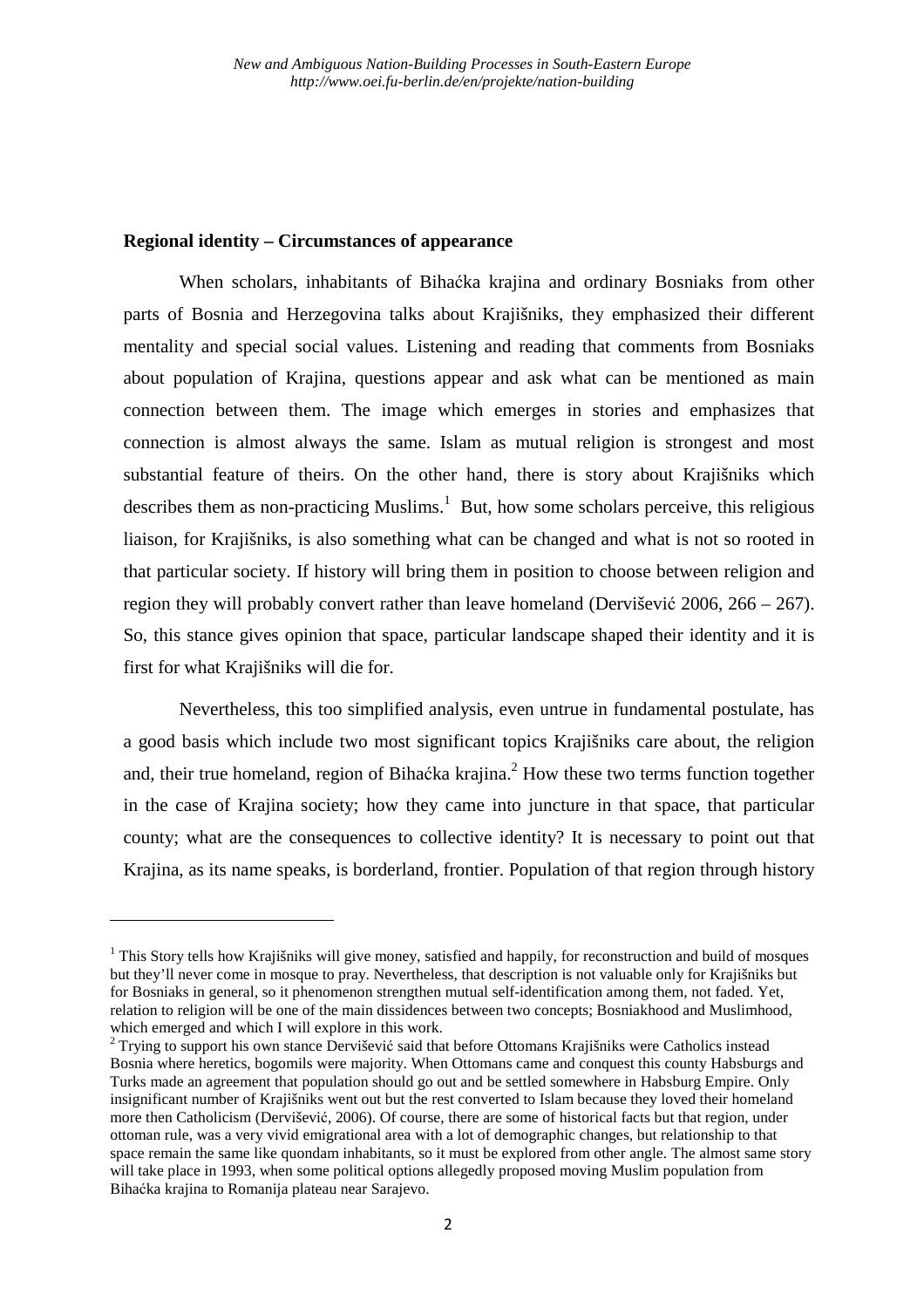was on the end of various cultures and civilizations. In their case the most significant and for their identity and mentality absolutely most important was the region's position of borderland and the end of Ottoman Empire. Military border was imagined and worked as a space of conflict, here between catholic and ottoman world (Zanini 2002, 98). That space, time by time, became closed, overcrowded and miserable. Life under such regime, life conditions, certainly strengthen cultural identity of inhabitants (Zanini 2002, 92).

Once, during conversation with a colleague, I mentioned and used the expression identity under pressure<sup>3</sup> trying to describe krajišniks identity/mentality/characteristics from they (but not just they) point of view. There's no better way then to embody narratives and stories told by Krajišniks and about Krajišniks apropos their social condition and mentality. Actually, is there any society in southeastern Europe which has gone through such historical development and was exposed to extreme living circumstances as Muslim population of Bihaćka krajina? Probably not, so this periphrasis *identity under pressure* seems very appropriate. Racked between permanent war conditions, negligence of government and poverty they had to define themselves, their position, more often then others. There were few mirror-societies (*Habsburg borderland<sup>4</sup>* , *Muslims in Bosnia*) to look at, which described them as peculiarity and gave picture of them, but most important, made distinction between *us* and *others*.

Cultural identity of Krajišniks, by adopting two earlier mentioned determinants, was built on religion and homeland as a vertical axis of identity and backwardness, misery, pride as a horizontal one. On the one hand it delivers, as a final product, sensation among Krajišniks that only they can understand each other. And on the other hand, central authorities were impressed as representatives of mean, inhuman and careless potentate. This opinion about government in general, and *older brother* (authorities in Istanbul and Sarajevo) in particular became a political hypothesis of Krajišniks political thought. That

<sup>&</sup>lt;sup>3</sup> It is a historical fact that the krajina society was under pressure for centuries, so their identity was developed also under the same circumstances.

<sup>&</sup>lt;sup>4</sup> Relationship between borderers on both sides is very interesting and essential for understanding of some phenomena in modern time. It is known that between them inter-respect based on mutual life conditions and conditional predicament was self-evident. Godfathering between frontiersmen, warriors were widespread. Hence, horizontal relations affected Krajišniks stance about mutuality and communitarianism.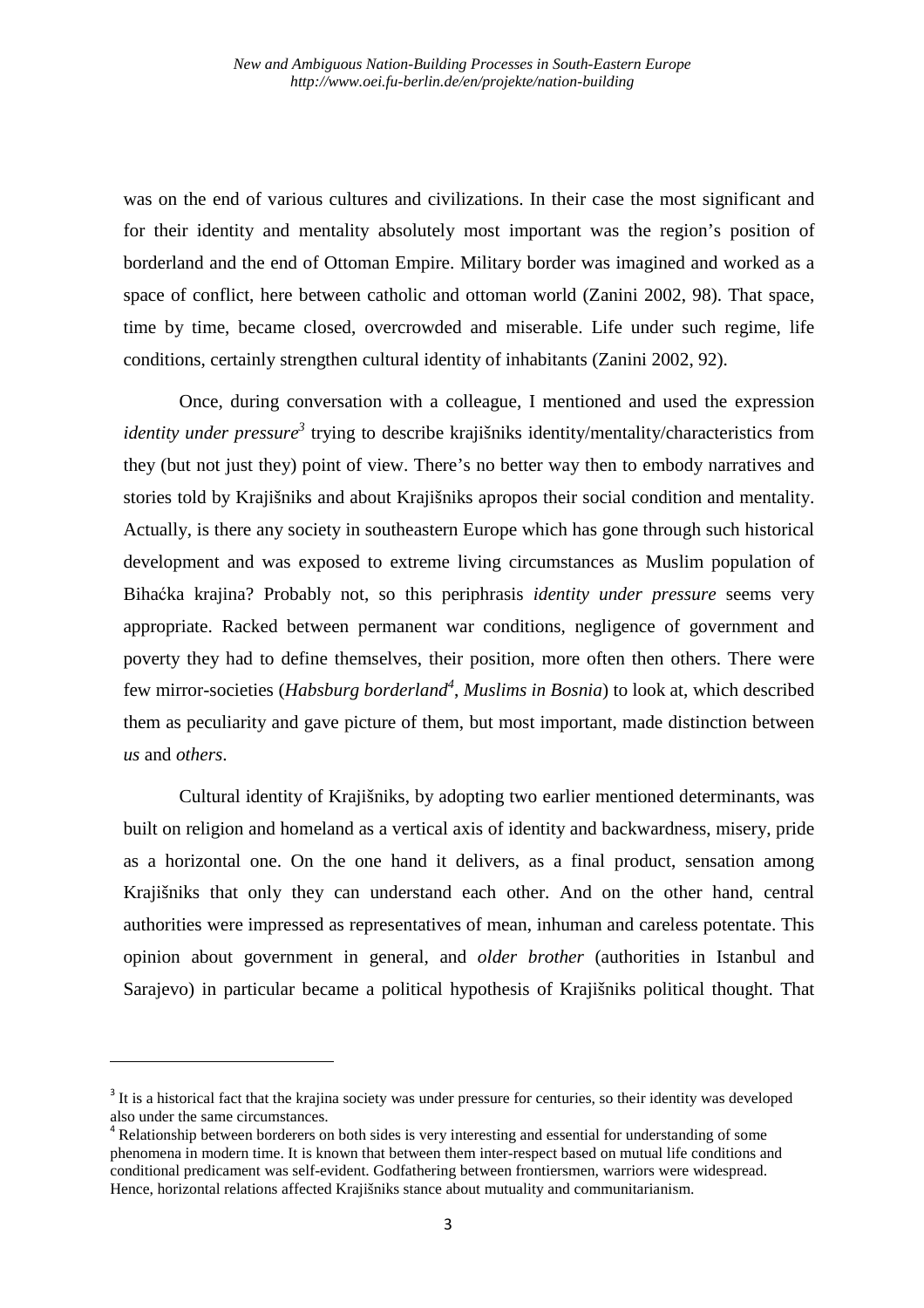particular narrative, about values and social conditions, overpowered all others and became basis of collective memory.

#### **Memory and Identity**

Mustafa Cerić, naibu-reis of Islamic Community in Bosnia and Herzegovina<sup>5</sup> giving a lecture on the *Council of Bosnian-Muslim intellectuals<sup>6</sup>* (22. January 1994) claimed that Bosnian Muslims have no identity because they have no continuity of remembrance (Cerić 1997, 15.) The continuity of memory, is understandable from Cerić's stance, is crucial for the process of nation-building and identity-forming. Very fruitful description about memory and identity which fits with Cerić's stance was pronounced by John Gillis:

*The parallel lives of these two terms alert us to the fact that the notion of identity depends on idea of memory and vice versa. The core meaning of any individual or group identity, namely, a sense of sameness over time and space, is sustained by remembering; and what is remembered is defined by the assumed identity* (Gillis: 1997, 3.)

Correlation of Cerić's and Gillis' attitudes partly explains the problem of Bosniakhood. The historical fact is that Bosniaks had a lack of memory what finally put them in position of non-national collectivity, and what remained in socialist Yugoslavia until the seventies. Trying to describe contemporary state of Bosniak, on example of Bosniak who escaped and were persecuted from some parts of Bosnia and Herzegovina during war (1992 – 1995) Mustafa Cerić said:

*I have to tell you something about meetings with our refuges in Zagreb. These muhajjirs<sup>7</sup> came from the periphery of the Republic, starting from Bijeljina, and so on. My dear brothers and sisters, those people don't know at all way they are persecuted.* 

<sup>&</sup>lt;sup>5</sup> Reis–ul–ulema is the superior of Muslims. This institution was established during Austro-Hungarian rule in Bosnia and Herzegovina and it is unique in Islamic world. Naibu-reis is his assistant, deputy.

<sup>&</sup>lt;sup>6</sup> Council of Bosnian – Muslim intellectuals (Today Council of Bosniak Intellectuals) was one of the most important cultural institutions among Bosniaks during the war and in the after-war period.

 $\sqrt{7}$  Refuges (arab.)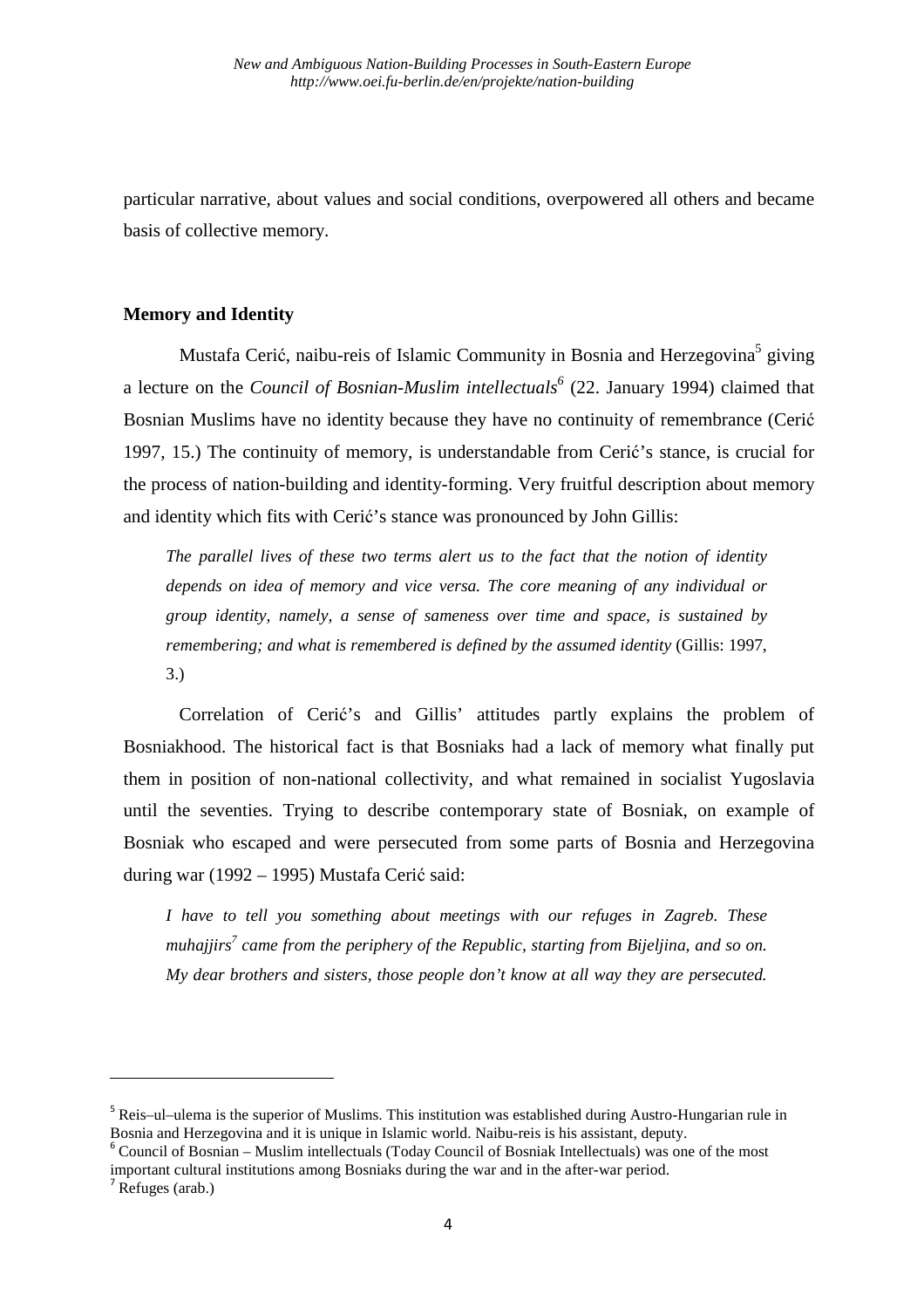*These people don't know whether they are or they are not Muslims. They are a completely undefined mass without any identity* (Cerić 1997,  $14-15$ .)<sup>8</sup>

This rough and clear statement of present reis-ul-ulema (Grand mufti of Bosnia) Mustafa Cerić shows why national identity of Bosniaks is still ambiguous, undefined and problematic. Reasons are various and a lot of them, like many Bosniak scholars think, lie in the sense of lag from modernity and processes of modernization which caused a lack of national institutions which have to cherish national culture and build national identity. On one hand it can be true, but on the other hand it is controversial because of the process of Bosniak national affirmation and modernization in the socialist period. Yet, this sense of lag and historical consciousness of lack<sup>9</sup> has been and is a dominant narrative in explication of Bosniak unfinished and undeveloped national identity.

Krajišniks were in different positions apropos memory. Their memory was kept in oral history, their epic, unique literary genre in Bosniak literature. During the centuries other Bosniaks took krajišniks epic, which was widespread all over Bosnia and further, over Balkans, as own in need to preserve memory on the past and ancestors (Šmaus: 1997). Of course, even if krajišnik's epic tried to rise above its own space of birth, it mainly affected mentality and self-identification of Krajišniks giving them the most significant characteristics and building their system of values. Figures and places<sup>10</sup> were memorized in krajišniks individual and collective consciousness by epic and they grounded selfidentification on it. Thus, Krajišnik identity and memory were social constructs without being directly influenced by politics, hereof Gillis' opinion "that is all the more apparent that both identity and memory are political and social constructs" cannot be fully applicable

<sup>&</sup>lt;sup>8</sup> "Moram van kazati nešto i o susretima sa našim prognanicima u Zagrebu. Ti muhadžiri tamo su došli sa rubnih mjesta Republike, počevši od Bijeljine, pa dalje… Braćo moja draga i moje sestre, pa ti ljudi uopće ne znaju ni zašto ih progone. Oni ne znaju ni da su Muslimani, ni da nisu Muslimani. Oni ne znaju. Oni su jedna potpuno nedefinisana masa koja uopće nema nikakvog identiteta".

<sup>&</sup>lt;sup>9</sup> Marija Todorova uses these tropes in analysis of scientific approaches to East European nationalism, especially in theories on nationalism and modernity. These tropes are emphasized, as Todorova shows, in words of anthropologist Akhil Gupta who problematize and connect them to national question in the Third World. (See: Todorova, M. 2005: "The Trap of Backwardness: Modernity, Temporality and the Study of Eastern European Nationalism". *Slavic Review* 64 (1): 140 – 164.

<sup>&</sup>lt;sup>10</sup> "Identities are shaped by embodied and embedded narratives, located in particular places. In the terms of cultural geography it is not spaces which ground identification but places. A space become place by being invested with meaning, a social signification that produce identity, by being named, by *embodying the symbolic and imaginary investments of a population*" (Reisenleutner 2001, 9.)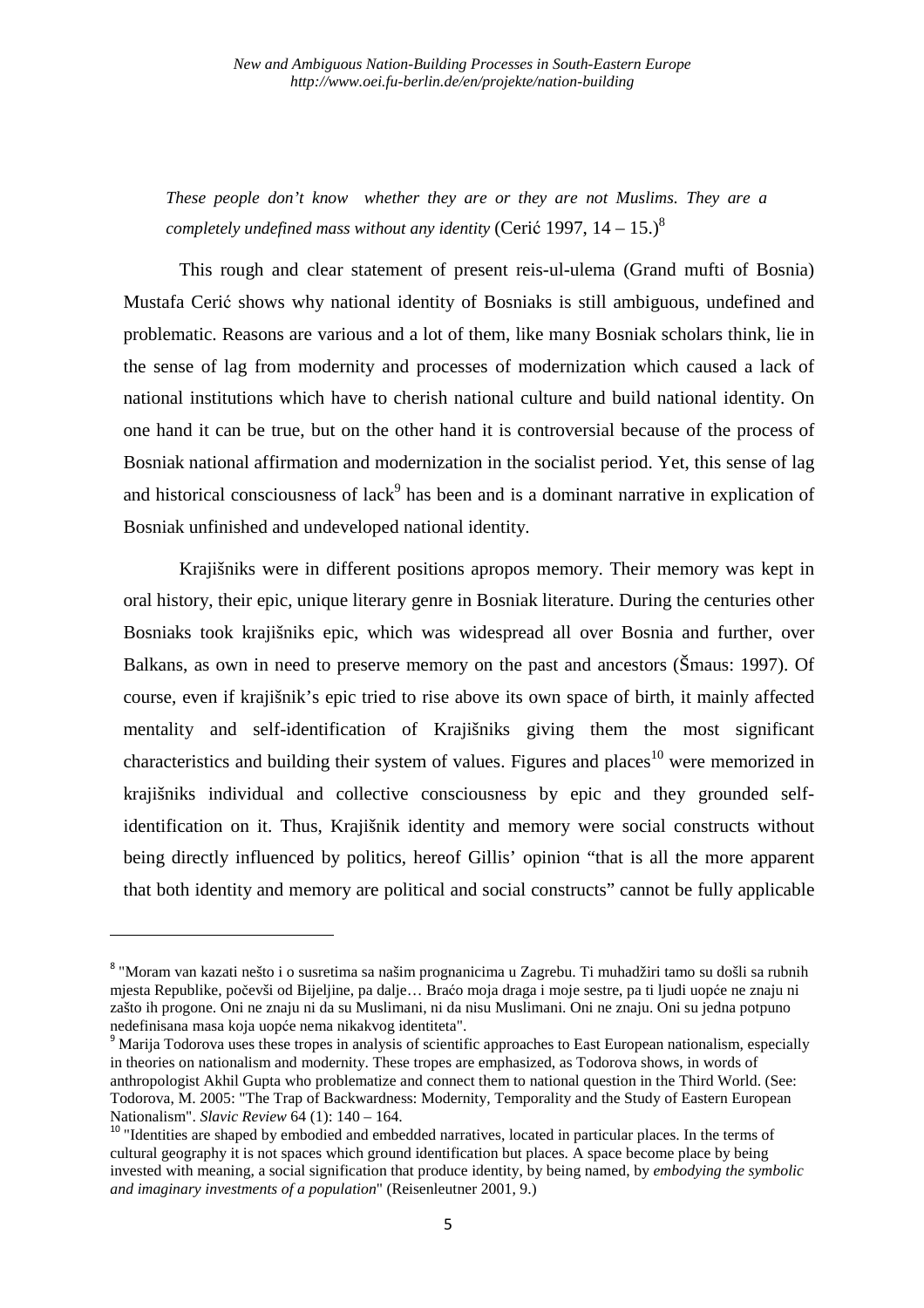to krajišnik society (Gillis 1997, 4.) Of course, taking indirect political influences, such as rejection of that influences, it can be accounted as agent of krajišniks constructed identity and memory.

Another lecturer, Alaga Dervišević, speaking on topic *Krajišniks through past* (Berlin, August 1993) emphasized few figures from Cazinska krajina<sup>11</sup> and their contributions to population of the region. He spoke about heroism of local heroes and especially rebellions from Turks income to communistic era (Dervišević 2006, 262). He tried to emphasize rebel sense of Krajišniks, which is, by the way, famous.<sup>12</sup> Also professor Filipović gave, good example about genesis of inhabitants of Bihaćka krajina and their spirit and character:

*So, this population which was originally from Lika, Dalmatia and Zadar hinterland… was concentrated in a small area, thickly populated and lived in specific conditions. They developed a particular life style and inner relations which cannot be visible in other parts of Bosnia. It was martial people which was not martial only by conditions of life, but by spirit and devotion to their tightly land, religion and tradition what was among them absolutely identified. Actually, that population had an epic spirit and that unique and beautiful picture they made, describing the own lifestyle, accomplishments and heroes is the best and complete definition of their spirit and character.* (Filipović 2008, 28.)

 Thus, remarkable position of epics in krajišniks tradition and collective consciousness is shown and emphasized as a basis of krajišniks cultural identity. Memory was/is grounded and alive, axis around which circles is rebellion and suspicious to authorities. One verse of the well-known epic explains Krajišniks opinion and relationship to authorities:

*Bojičiću <sup>13</sup> bojiš li se koga* 

*Boga malo, a cara nimalo*

<sup>&</sup>lt;sup>11</sup> Cazinska krajina is a smaller area which covers municipalities of Cazin and Velika Kladuša. In the past this name for Krajina was the most outspreaded in literature and among inhabitants.

<sup>&</sup>lt;sup>12</sup> "Our native ability for fight is also visible because Ottomans conquered this region for 150 years" (Interview with inhabitant M.D. Bosanska Krupa, 24. 6. 2007.)

<sup>&</sup>lt;sup>13</sup> Bojičić, are you afraid of anyone, from God a little, from Emperor not at all. Alija Bojičić is an epic hero. His surname in Bosnian language is derivative from verb afraid; be afraid.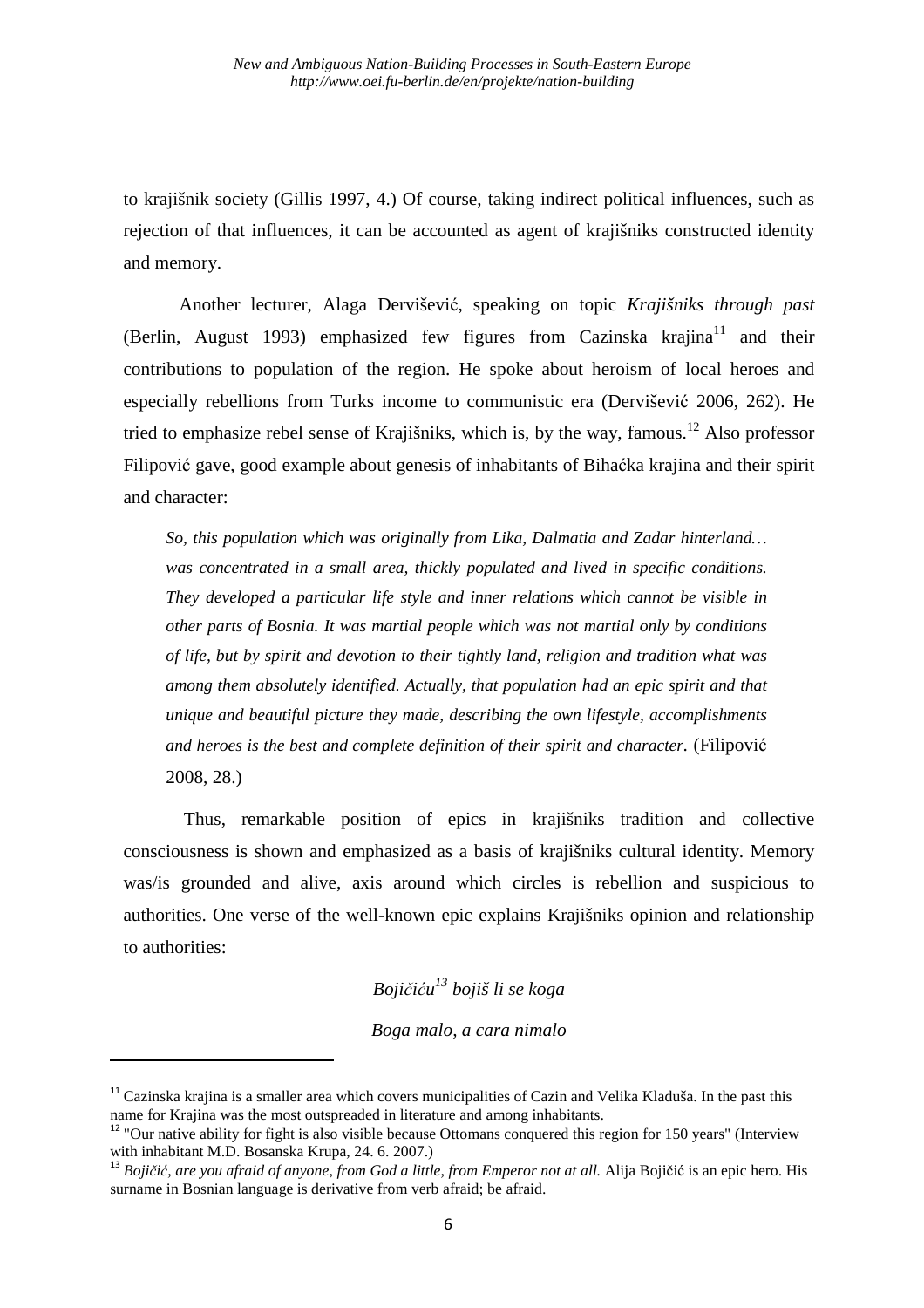So, that particular memory and tradition made on its interpretations gave the most important characteristics to Krajišniks they also wear nowadays. As it was emphasized earlier, it's mistrust to central, governmental authorities, support of the own community and a sense of historically conditional predicament. The frame in which stories can operate, by being comprehensive, by being domestic and close to Krajišniks was made. Past was a lesson and a message of what can happen if Krajišniks put their destiny in hands of others.

#### **The role of supranational identity**

Period after Second World War when socialist Yugoslavia lived her lungful life and had possibility to applied own social rules and values is extremely important for understandable approach to Muslim/Bosniak national question, therefore also to Krajišniks regional identity. It can explain, partly or fully, why Bosniak national identity still refers to ambiguity, immatureness and non-establish, as it has been emphasized earlier. First thought about connection between Bosniaks and Yugoslav idea, through prism of national identity goes to Constitution of 1974, who recognized Muslims (Bosniaks) as a nation. But, before official recognition of Muslim nation, communists had a major role in holding up continuous Bosniak national development what, finally, resulted with *paradigm shift* which happen among Bosniaks/Krajišniks. Quite authentic and fruitful description of communist strategy and modes of its practical appliance after Second World War gave French historian and researcher Xavier Bougarel:

*The Communist Party first suppressed the Muslim Committee (Muslimanski odbor) existing within the National Liberation Front, and then carried out a campaign against IVZ (Islamic Religious Community, A.M.). In 1947, the abolition of Islamic courts, the nationalization of the vaqufs (religious – charitable foundations and the closure to the madrasas (religious schools) led to disappearance of the very institutions which had formed the backbone of the Bosnian Muslim community. Finally, in 1949, the Muslim cultural society Preporod (Revival) was dissolved, only three years after its foundation. After having instrumentalized the communitarian modes of the Bosnian Muslims to its own advantage, the Communist Party of Yugoslavia set about dismantling them*  (Bougarel 2003, 106.)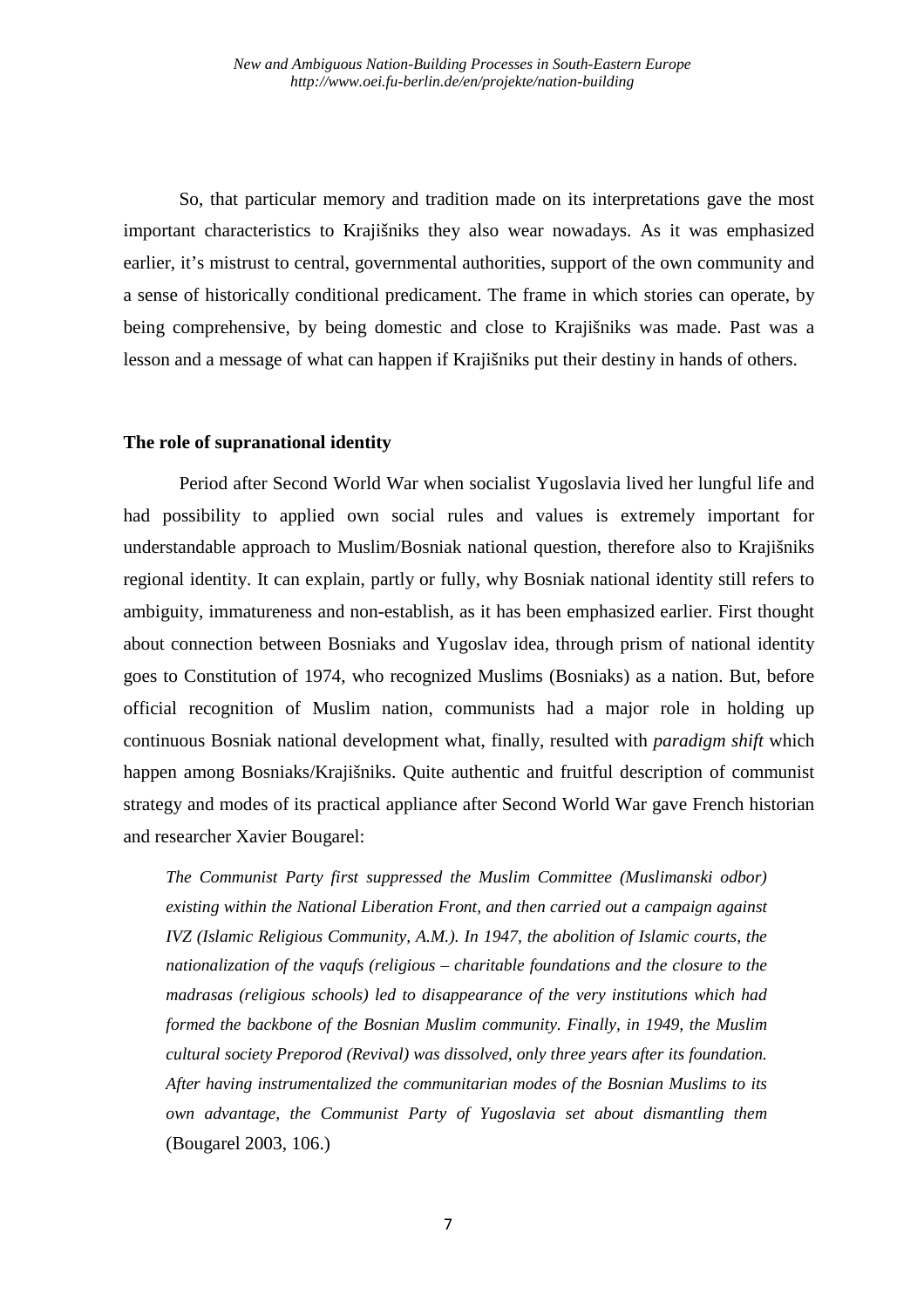Bosniaks, according to Bougarel, were prepared for adopting socialistic idea as their only possible and successful entrance to modernity. The socio-economical and cultural modernization, around which many phenomena circles, of Bosnian society resulted in "the partial disappearance of traditional communitarianism" (Bougarel: 2003, 107.) Still, it would be practical to say how modernization was not fully applied so there are controversial judgments about it and its influences on national identity. Those judgments operate in extreme opposition, from absolute positive to pronouncedly negative. As it always be, the truth is somewhere in the middle.

Socialistic period and its ideology, influential and significant, surely helped rearrangement of krajišniks identity. It was not raw reshaping or fundamentally identity changing at once, but correcting the essence and meanings of identity on both, vertical and horizontal level. It, of course, affected all Yugoslav people but Bosniaks, and Krajišniks as significant part of Bosniak people, were touched with very strong consequences. It can be explained by emergence of *favorable framework*. Talking about Bosniaks and their destiny in Yugoslavia Bougarel emphasized that:

*Yugoslav federalism represented not only protection against Serb and Croat nationalisms, but also favorable framework for the affirmation of the specific identity and interests of the young Muslim nation. It is therefore no surprise that in addition to the Muslim political leaders within the League of Communists and Marxist intellectuals linked to the process of "national affirmation" (such as Atif Purivatra or Muhamed Filipović) the Muslim population at large and even the ulemas of the IVZ became strongly committed to Tito's Yugoslavia* (Bougarel 2003, 107 – 108).

Vertical axis, as a backbone of any collectivity, was reshaped in primal postulate. Islam, for communists and their ideological interpretations, for Bosniaks and their culture had significance in the past, but modernity should operate with, to modern time more compatible and thus better ideological frame, socialism and brotherhood and unity. As a narrative, who emphasized krajišniks regional identity, partaken history of Bihaćka republika. Tradition originated from Bihaćka republika<sup>14</sup>, and it gave rise to culture and values. In an odd way, values of ancestors vanished. What stayed was master narrative

<sup>&</sup>lt;sup>14</sup> Bihaćka republika – a region controlled and governed by Yugoslav partisans during the WWII. Bihać was the centre of this region.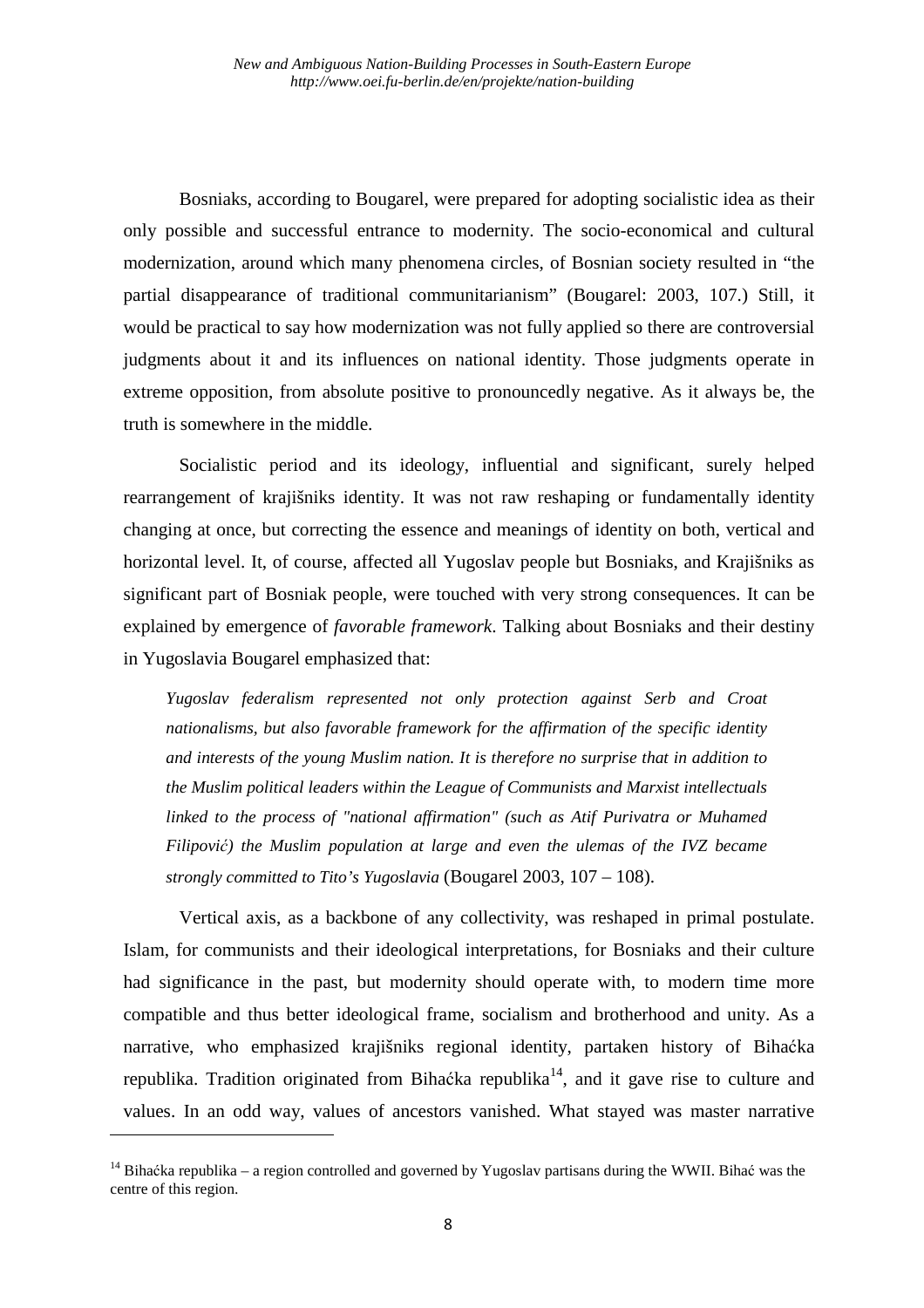about rebel mentality against enemies of people, Ottomans, Austro-Hungarians or royal Yugoslavia and Germans who succeed in National Liberation War.

Not earlier than the seventies of the  $20<sup>th</sup>$  century, it was possible to perceive some changes in cultural customs of inhabitants. It was undoubtedly coupled with economic expansion and given political frame to Bihaćka krajina and its population. Marxist study centre, established in B&H by the end of 1974, and subsequently in Bihać as a municipal branch (Istorija SK BiH 1990, 204), contributed to the process of accepting Yugoslavism and identifying with that supranational category. That centre made detachment from tradition and pre-socialist values and models. As Benedict Anderson emphasized, and what took a role in Yugoslav ideology: "The nation… is premised on new republican modalities that establish horizontal relations among people inhabiting demarcated territories." (Todorova 2005, 141). These horizontal relations were something what made Yugoslavism, brotherhood and unity and socialism acceptable. Quondam conditions of population, backwardness, poverty, misery, were replaced with progress, education, equality, at least as a shape of whishing state which have to be achieved. Psychologically, hope that circumstances of historically conditional predicament can be overwhelmed looks attractive, and when it was materialized by economic progress *light was visible on the end of the tunnel*.

But, *Agrokomerc affair*,<sup>15</sup> which succeed to substantially shake up krajišniks society, accelerated Krajišniks efforts in searching for own roots. It turned Krajišniks, especially elite gathered around Fikret Abdić to define own history, instead Bosnian/Bosniaks/Muslims or Yugoslav. Once, history which had to be part of mutual past of South Slavs, as Abdić dreamed, became only *ours*, people from the frontier.<sup>16</sup> Confusion which emerged in late eighties, in era of fallen communism, Serb rouse nationalism, and violent propaganda against Muslims/Krajišniks opened gates to krajišniks rediscovery of own roots and recovery of lost histories only as theirs and no ones else. In a few words, Krajišniks are already made community and there is not possibility to become a part of any larger collective, national or supranational. Like British Black population, Krajišniks found

<sup>&</sup>lt;sup>15</sup> Agrokomerc affair – The biggest financial and political affair in Yugoslavia happen in 1987.

<sup>&</sup>lt;sup>16</sup> This was obvious with publishing monograph *Velika Kladuša through centuries* and chiseling sculpture of local hero Mujo Hrnjica who lived in  $17<sup>th</sup>$  century.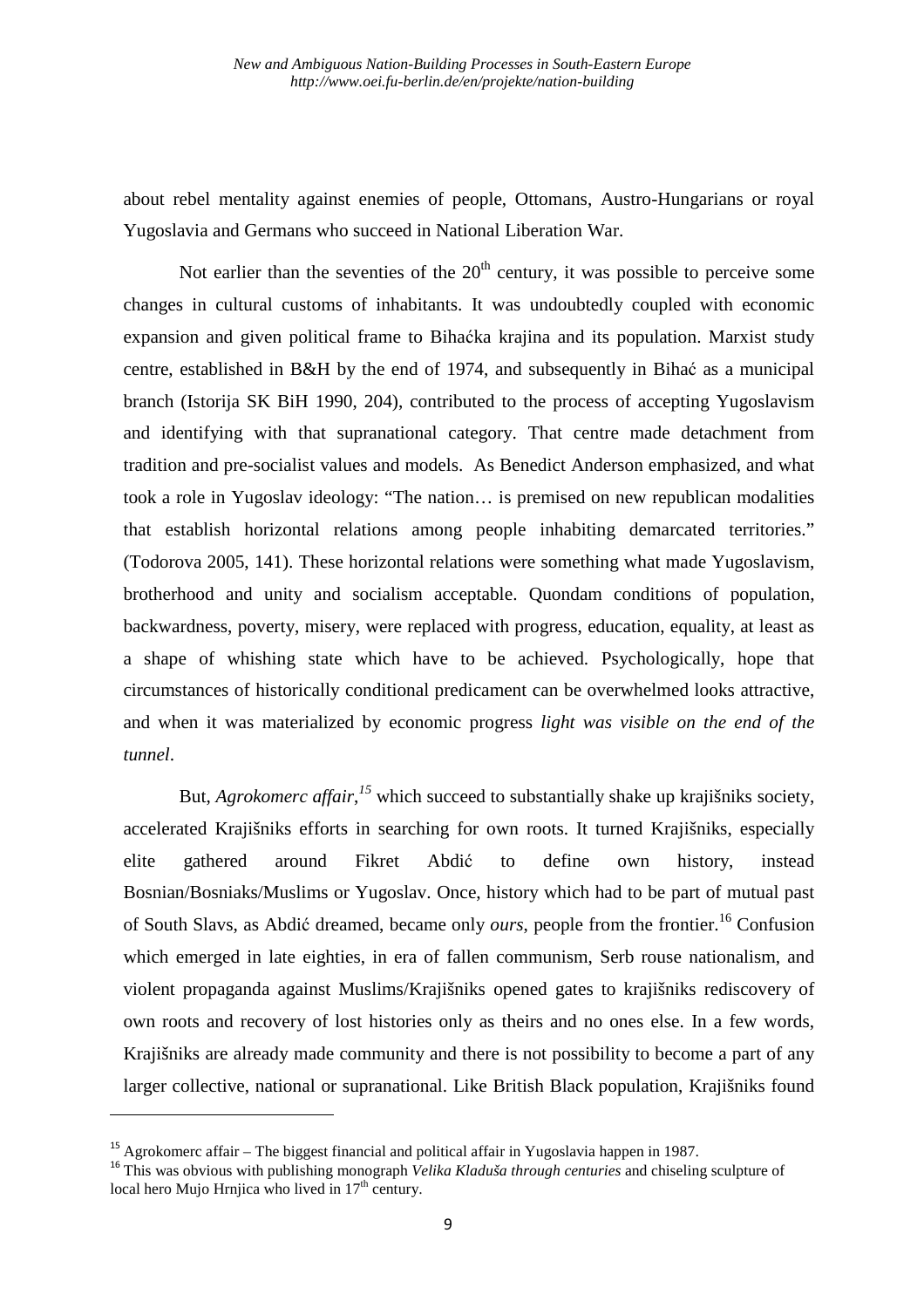"the histories that have never been told about ourselves, that we could not learn in schools, that were not in any books, and that we had to recover"<sup>17</sup> (Hall 1991, 52.) Krajišniks rediscovery happened on simple level of self-recognizing by connecting own state to narratives about ancestors. Therefore, krajišniks regional identity who had a chance to overcome cultural frame and significantly shape Bosniak national identity, now, under historical development, was in position to be politically established as a particularity once for all. Chance to conquest freedom and take destiny in own hands were there.

#### **Regional leaders and struggle for autonomy**

Power is crucial for guidance of masses and communities. Many times it was shown in history, today it is undeniable fact. First Krajišnik who had real power in Bihaćka krajina after many decades was Fikret Abdić, director of food-factory "Agrokomerc" in Velika Kladuša. Like no one in Bosnia, and wider, he ruled over people in his county. Myth about him as a "visionary man" and his imagined importance for people of Bihaćka krajina was constructed in eighties, before dissolution of  $SFRY$  started.<sup>18</sup> For him, own importance was obvious, but also, what is more significant, for inhabitants of that region. In early autumn of '93. Božidar Šicl, lawyer who was Abdić's right hand and "head of law matters" during existence of Autonomous Region of Western Bosnia (ARWB) said that he don't know any man who sublimate all aspirations of people and can identify himself with people but Abdić. Hence, Abdić's belief how he is true savior was built on fruitful ground. In one letter sent to international negotiators Stoltenberg – Owen during war in Bosnia (1992 – 1995), which also was announced to people by Radio Velkaton from Velika Kladuša on 4. 6. 1993. Abdić said:

*Excellencies,* 

<sup>17</sup> During my research I went to the presentation of the book *Cazinska buna 1950*. in Cazin on may, 2007. The poster which announced that event had supplement *Untold story*. Even if the book was published in 1990. and author said that he thinks how nothing has left untold, promoters constantly emphasized that krajišniks history have to be told and recovered. It is no other way to evaluate such manifestations then as collective searches for identity.

<sup>&</sup>lt;sup>18</sup> I mentioned and explained in my previous works how legend and myth about Abdić was build during seventies and eighties when he were one of the most successful manager in Yugoslavia. But, when Agrokomerc affair started (1987) myth was completely full and Abdić became undoubted leader among Muslims. Among Krajišniks he wasn't just a leader, he became messiah.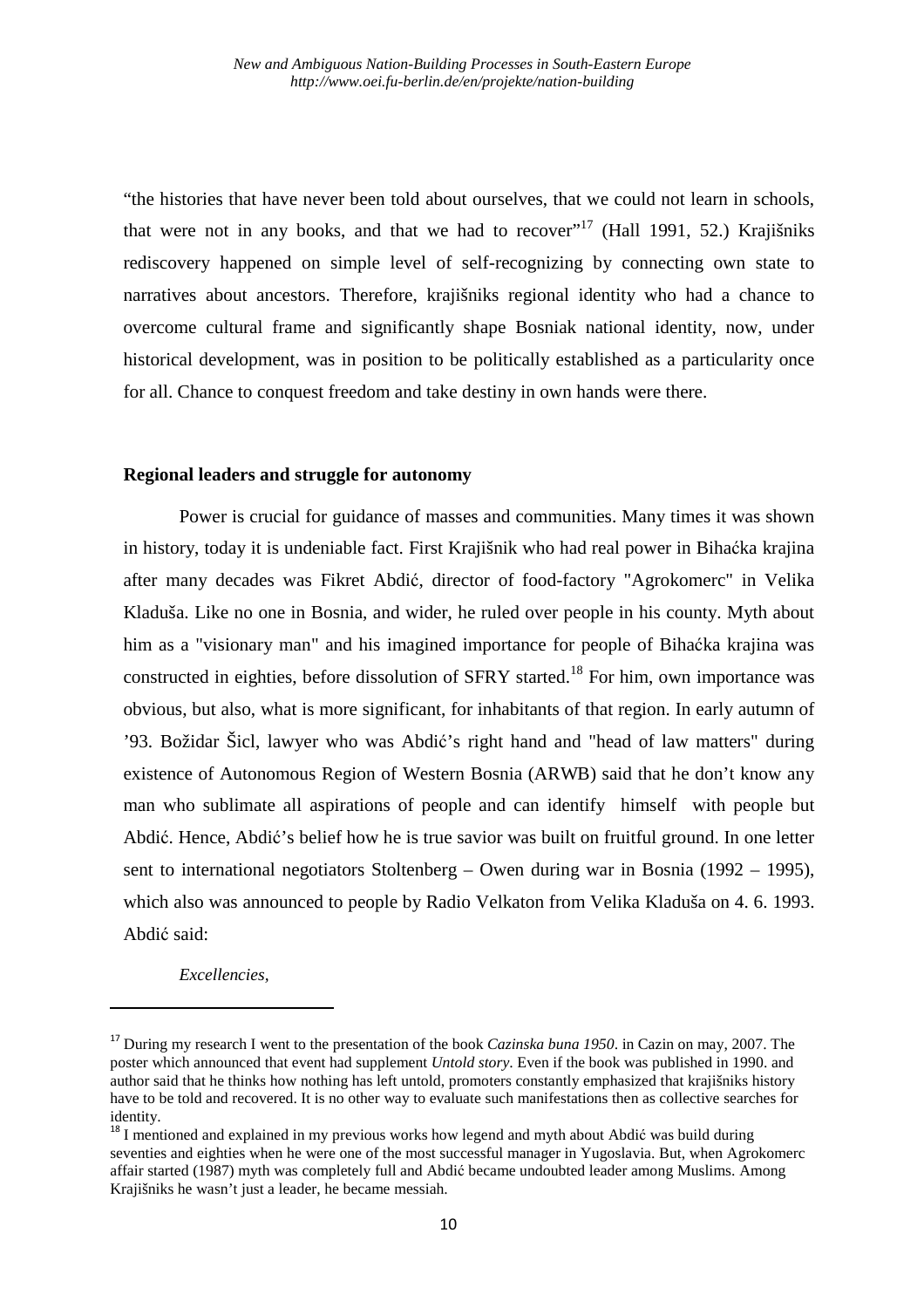*In letter from 4. 6. 1993. I was free to avert your attention on fact that command of Fifth corps of Bosnian army lately doing senseless and unacceptable actions explaining them as orders from Headquarters, such as need to as soon as possible we start to form Province no.1, Bihać province…* 

*I am aware of my too much opened approach to this problem and also to you as copresidents, but these are my last attempts to save my people, but not humiliate him, to protect our dignity in Bihać, Tuzla, Zenica and elsewhere, but not to capitulate. To help him, not to betray, to achieve goal, to save people, not to disappoint him, because I keep in mind my respect to people and his enormous respect for me. Because of big whish to help, strength of big visionary man in economy I transfused in vision of future of my people, and I believe that I fathomed in essence of his real interest and moves which we made to help him.* (Jašarević 1997, 21-22.)<sup>19</sup>

Most important in those stances is his faith in himself and belief that his vision is undeniable and the best for Muslims/Bosniaks. That stance "that he will try to help and not to disappointed people who has enormous respect for him" was astonishing. It shows that he was convinced that he is savior, only Muslim in Bosnia who knows what to do, especially when war started and hard decisions should be made.

In this letter Abdić indirectly announced that he will go against Bosnian government (even if he talked about Muslims, not Krajišniks) and he'll try to establish Province of Bihać, territory when he will be in absolute power. A very same day when Bošnjački sabor $^{20}$ was held in Sarajevo on 27-28. September 1993, Abdić successfully began with his political action which also encroached to question of national identity. In Velika Kladuša suspicious Initiative board maintained Constitutional Parliament of Autonomous Region of Western Bosnia (ARWB) on 27. September 1993. For all troubles and suffering Muslims going

<sup>&</sup>lt;sup>19</sup> Ekselencije, U mom pismu od 4. lipnja 1993. godine bio sam slobodan da skrenem vašu pozornost na činjenicu da komanda ovdašnjeg korpusa A R BiH u posljednje vrijeme čini nerazumne i neprihvatljive radnje obrazlažući ih naređenjima iz ŠVK, kao i potrebu da se čim prije pristupi formiranju Provincije br. 1 – Bihaćke provincije… Svjestan sam da je ovo suviše otvoren pristup prema problemu i Vama kao kopredsjednicima, ali to su moji zadnji pokušaji da moj narod spasim, ali ne i ponizim, da mu sačuvam dostojanstvo i dignitet u Bihaću, Tuzli, Zenici i drugdje, a ne da prihvatim kapitulaciju. Da mu pomognem a ne da ga izdam, da postignem cilj, sačuvam narod, da ga ne razočaram, jer imam u vidu moje poštovanje prema narodu i njegovo ogromno poštovanje prema meni. Zbog velike želje da pomognem, snagu dokazanog vizionara u privredi pretočio sam u viziju budućnosti moga naroda i vjerujem da sam pronikao u suštinu njegovog interesa i poteza koji se čine da mu se pomogne.

<sup>&</sup>lt;sup>20</sup> Bošnjački sabor (Bosniaks convention) is most important because on that event Bosniak intellectuals adopt national name Bosniak instead Muslim.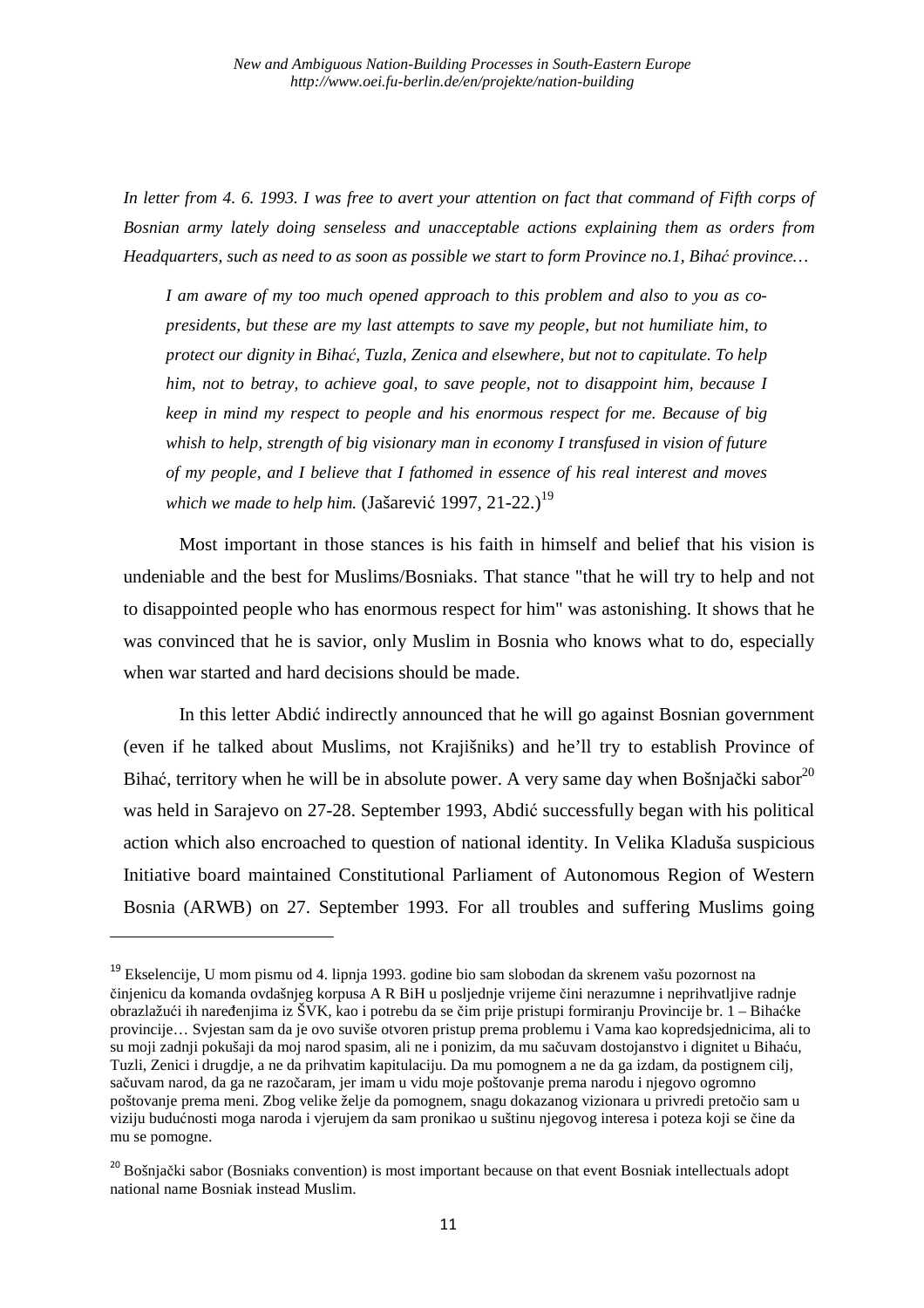through in Bosnia because of war Fikret Abdić accused SDA (Party of Democratic Action)<sup>21</sup> and President Alija Izetbegović. Muslims are, according to Abdić, brought instead true victim into position of third belligerent and such historical stain Muslims of western Bosnia cannot pass over.<sup>22</sup> Hence, Krajišniks should be aware of historical moment and create their own entity.

It should be said something about character of Fikret Abdić. He was the true product of socialist modernization. Peasant who finished faculty and escaped destiny to be poor and uneducated as many of his fellow citizens were, Abdić had to be thankful to system. He found job in state factory and very early as a young man became a director, time by time one of the most successful in Bosnia and Herzegovina, even wider in Yugoslavia. It brought him respect and reputation among people of Bihaćka krajina, actually, he had a potential to become their hero, rescuer and beloved son for all of times. A burden was on Abdić's shoulder and he was ready to carry it on. He knew which course to take. As he said once: "I believe that I come to essence of true interest of my people" (Jašarević 1997, 22).

Thus, modernization process in Yugoslavia/B&H in mind of Fikret Abdić was matter of progress in every area of human life. The things left behind were symbols of backwardness, by following politics and its given coordinates people can reach modernity and catch up modern and developed world. Deployment was necessary and everything has to be subjected to that goal. Socialist concept which brought Muslims to national affirmation was big step forward, and, how later events discovered for Abdić was good transition to final ones. The concept was connected to material progress which will raise material culture and fulfilled expectations of ancestors.<sup>23</sup> Ideology is good as far as can do it. Islam, therefore, was failure; socialism had a chance to be successful; democratization should be the last step which has to finish whole process of nation-building.

One social phenomenon who emerged during socialism should be emphasized. Mixed marriages were one of the socialist innovations and something strange to Muslim

<sup>&</sup>lt;sup>21</sup> Party of Democratic Action is political strength which cultivates Islamic values and belongs to Muslim cultural circle, how they defined themselves.

<sup>22</sup> Proglašenje Autonomne pokrajine Zapadna Bosna, (video-dvd) 27. 9. 1993. (In following: Proglašenje AP ZB). In author's archive

<sup>&</sup>lt;sup>23</sup> "We shouldn't forget that our inheritance is to justify meaning of all our sacrifices". (Proglašenje AP ZB)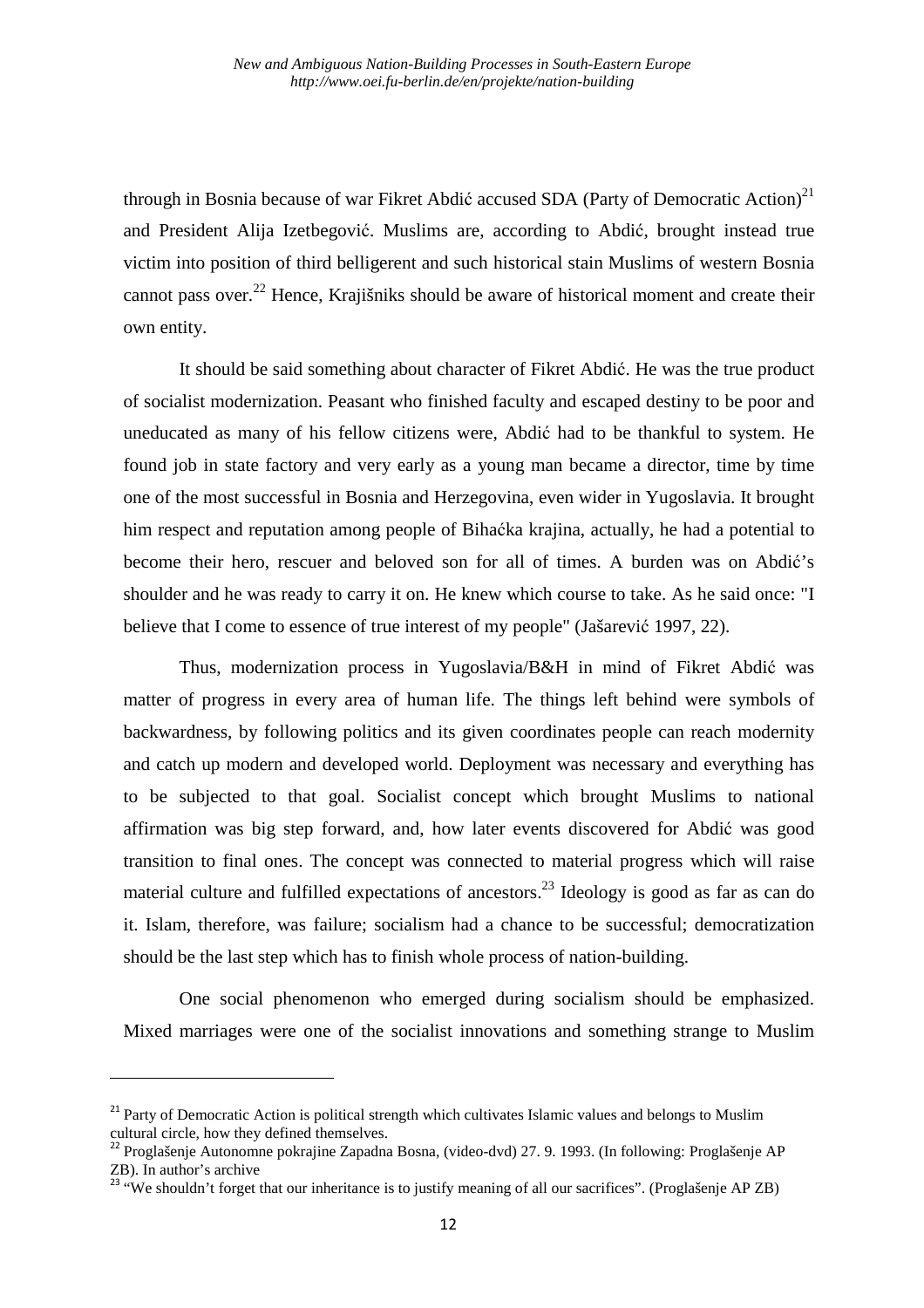people, especially in Bihaćka krajina. Actually history witnessed that mixed marriages weren't known among Bosniaks until socialist era (Bougarel 2003, 107.) Yet, Fikret Abdić was resolute to reject vestige of past as an unnecessary burden. After all, some of social norms and customs were connected to surpassed Islam and its values. It represented backwardness which has to be eliminated in every form. From tradition, he meant, should be taken only what can be useful for nowadays. So, Fikret Abdić, even if he was from patriarchal family, had a daughter married to Croat and sister married to Serb.<sup>24</sup> It was bright success of modernity and personification of progress, great achievement which others should follow. It was clear sign to Krajišniks that modernity breaks some of social values which were established centuries ago strongly connected to self-identification and people's feeling of unity.

### **Bosniaks versus Muslims in Bihaćka krajina**

Abdić's concept of community, values and identity, actually, was unclear and indeterminate. To be truthful, he has no chance to develop own idea about it, but also question is did he had potential to do it. Instead paroles and glorification of own personality and people, there was nothing concrete. It is known that he leaned his personality on krajišniks tradition and heroes, especially Mujo Hrnjica, who represented fighter against authorities and enemies of population on border. He emphasized rebel mentality and population's liberal consciousness: "You are witnesses that history repeating here from 1950, 1987, and 1992. Our aspiration for freedom always was suppressed by persecutions, extortions, sufferings". <sup>25</sup> Interesting part of this stance is his emphasizing only political troubles from socialist era, but that's something what still remained in collective consciousness and what was quite good to be explored for masses gathering.

One event was very appropriate to assert different positions about problem of Bosniak national identity and nation-building processes. In fact, that event, Bošnjački sabor (27. 9. 1993.), had potential to consolidate krajišniks efforts (Krajišniks under Abdić's control) and emphasize their stance as only accurate. Talking about new adopted national

<sup>&</sup>lt;sup>24</sup> N. A 1995: Atentat na bosansko rukovodstvo, In: Bošnjački avaz, 16. 1. 1995: 12.

<sup>25</sup> Proglašenje AP ZB.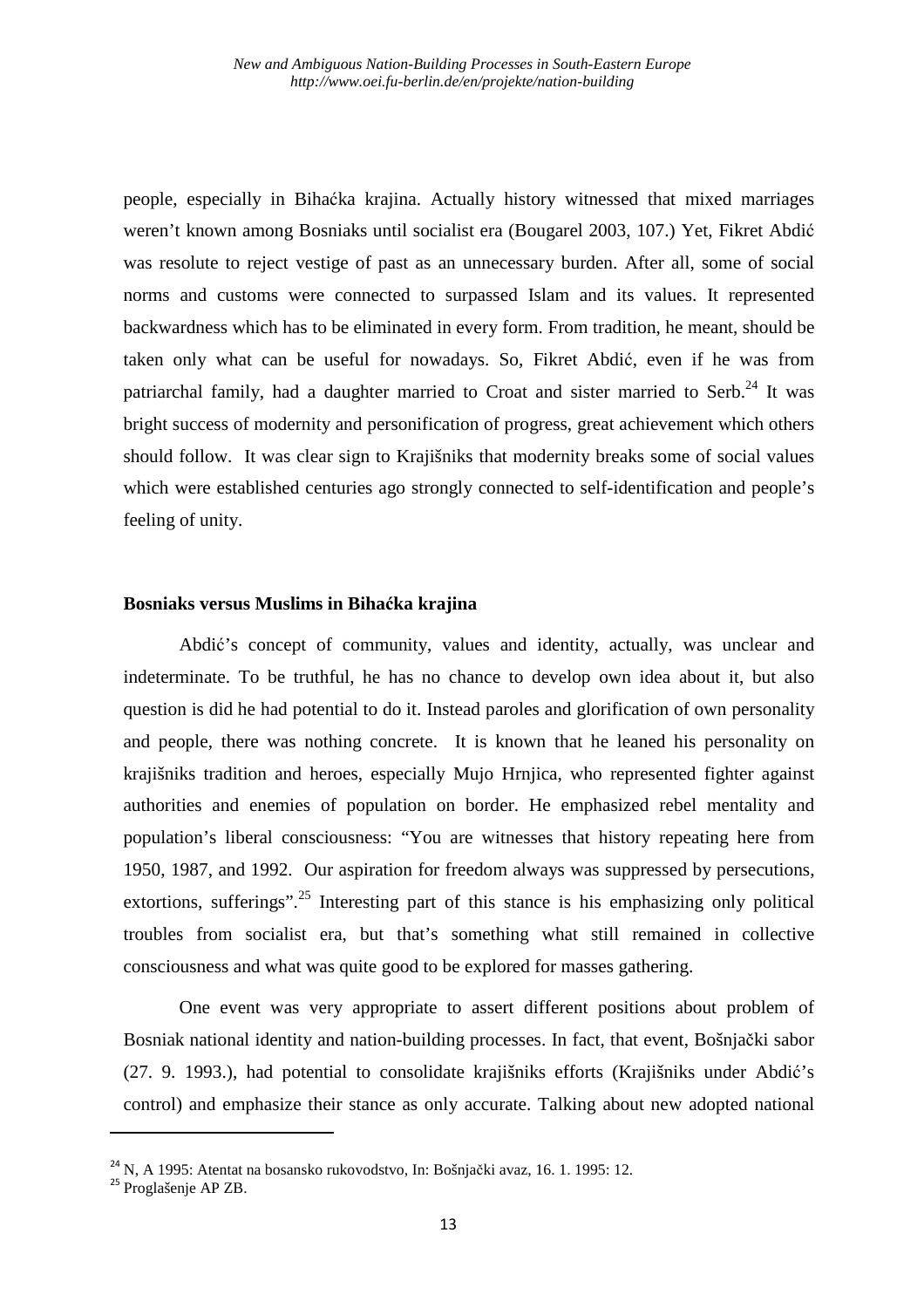denomination, Bosniak, Abdić said few interesting and indicative sentences which had strength to penetrate into consciousness of ordinary people. Elaborating what is Muslim and what is Bosniak he said: "I don't acknowledge that Bosniakhood. I cannot be something what Alija Izetbegović and Adil Zulfikarpašić<sup>26</sup> agreed. I am Muslim."<sup>27</sup>

So, beginning of life of Autonomous Region of Western Bosnia was also colored by that question of national identity, its denomination and its system of values. For Abdić, only Muslimhood had historical basis, it had continuity and as such was rooted in consciousness of population. Bosniakhood is nothing then fabrication and fulfillment of Zulfikarpašić's whishes. Therefore, Bosniakhood is something what shouldn't be of essential importance for Muslims because it is unreal concept and agent of the past. That concept will never be adopted among Krajišniks, Abdić thought.

System of values was shown through those two concepts: Bosniakhood<sup>28</sup>, concept of SDA and its leader Alija Izetbegović, which was leaned on Islam, history (mostly under ottoman rule) and tradition, and Abdić's concept of Muslimhood connected to socialist modernization and material progress. Affirmation of religious identity, especially its practice in public was against Abdić's philosophy. He was convinced that "we won't get help from international community if we will not be European Muslims, if we don't include ourselves in European civilizations…"<sup>29</sup> He emphasized it because *Islamic rennaissance* through actions of SDA, for him, was unacceptable, it represented back in the past which basic content was backwardness. One episode is absolutely provocative and need to be emphasized. On the opening of Manifestation of Autonomous Region Western Bosnia Abdić asked from audience to show respect for fallen soldiers by *rahmet<sup>30</sup>* and minute of silence. Nevertheless, even if 99% in auditorium were Muslims nobody prayed El-Fatiha or else, but show their respect by minute of silence. Of course, that small gesture spoke a lot

<sup>&</sup>lt;sup>26</sup> Adil Zulfikarpašić (1921 – 2008), founder of Bošniački institut (Bosniak Institute) in Zurich (1988), which was replaced in Sarajevo (2001).

<sup>27</sup> Political magazine **Pošteno**, Federalna televizija (FTV),*Da li je moguće pomirenje među Krajišnicima* 20. 11. 2008. (Abdić's video about Bosniak nation from October 1993.)

<sup>&</sup>lt;sup>28</sup> Bosniakhood wasn't concept of Alija Izetbegović at first, he developed his philosophical ideas around universal category of Ummah, but wartime and suffering turned his mind and he started to intercede for it. <sup>29</sup> Proglašenje AP ZB.

<sup>&</sup>lt;sup>30</sup> He said: "To consign *rahmet* (mercy) to fallen soldiers", but Islamic tradition, in such situation, knows for praying El-Fatiha, opening chapter from Qur'an.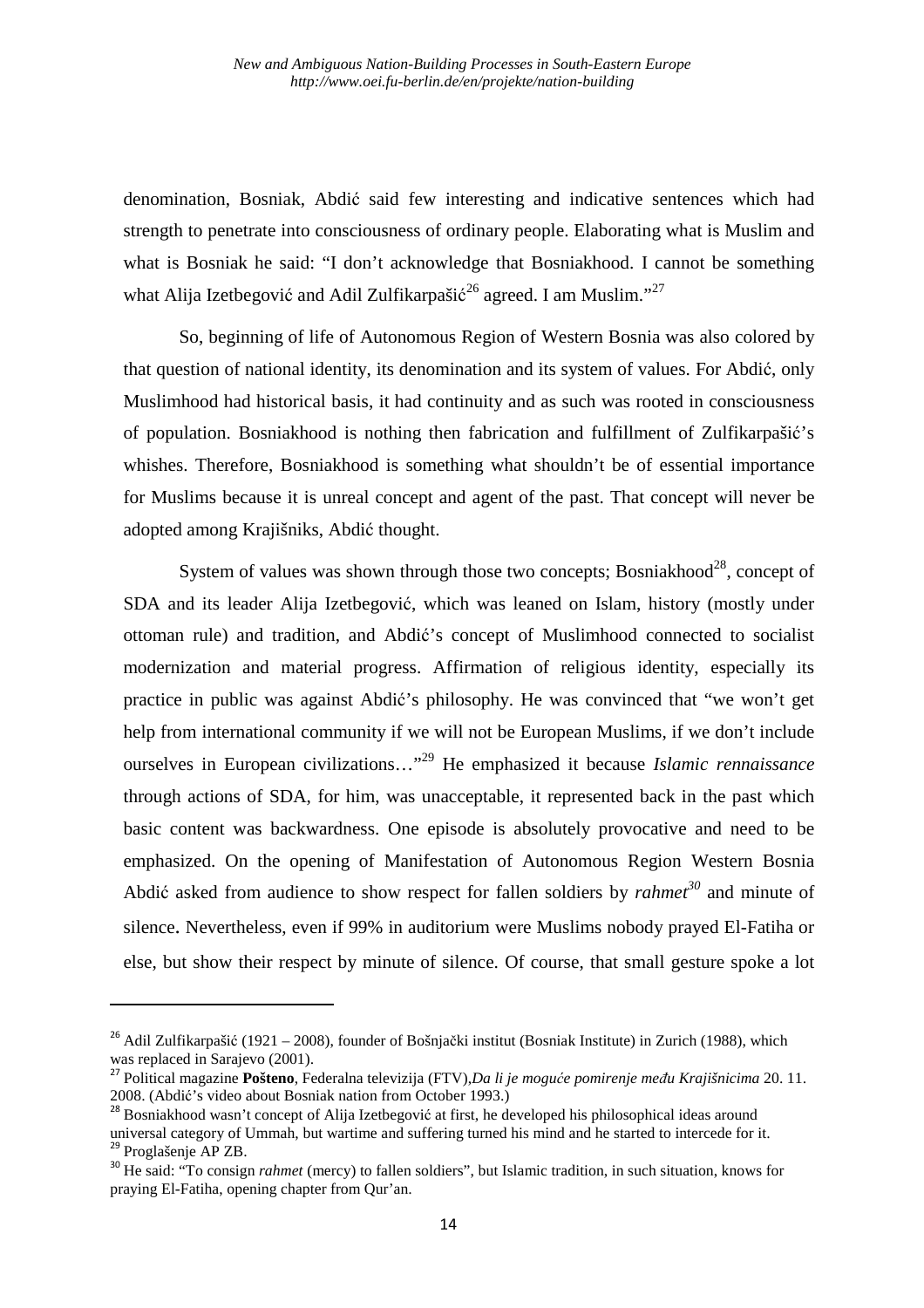about *Autonomists* approach to question of nation-building and values which have to be accepted. While SDA, through its political work strengthened Islamic values, *Autonomists* tried to avoid such deployment by conceptualizing modernity as opposition to religious awakening. Things SDA did for *Autonomists* were misuse of religion. Abdić proclaimed: "We will ensure conditions for freedom of faith; we will build and renew religious objects, but not misuse them as some from SDA do". $31$ 

As hard as Abdić's political action divided Bosniaks and Krajišniks in a manner of *narcissism of small differences*, trench and division among Krajišniks were harder and ruinous, perhaps because differences were smallest. One of the main Abdić's assistants, Sead Kajtezović, in very vulgar speech which he had in November 1993. defined position of ARWB apropos central authorities:

*Now enemy number one for me is Alija Izetbegović. On that basis who thinks to talk, there is no talking. There's no unity of Muslims, for me only exist unity of Krajišniks… And that gang will not escape from Bužim. There's Alija moved in, and he'll remember when he moved in. The worst Krajišnik can speak to me. The best Sarajevans have nothing to speak with me. Next phase after Province is state. We have nothing with Sarajevo. We have strength for it, we will achieve it. For me, Sarajevo doesn't exist.* (Jašarević 1997, 72 -73.)<sup>32</sup>

But, if Bosniaks from other parts of Bosnia and Herzegovina became strangers and enemies, Kajtezović betrayed his stance about *worst Krajišnik*. Fratricidal war emerged among Krajišniks and was extremely violent. Fifth corps of Bosnian Army (worst Krajišniks, according to Kajtezović), with units located in Bihać, Bužim and better part of Cazin represented and actually was on position of guardian of Bosniak identity and values. For autonomists it was failure and unexpectable division of Krajišniks. Abdić dreamed that his Province will split institutions; Parliament in Bihać, Government in Cazin and President

<sup>&</sup>lt;sup>31</sup> Proglašenie AP ZB.

<sup>&</sup>lt;sup>32</sup> "Za mene je sad neprijatelj broj jedan Alija Izetbegović. Na toj osnovi ko misli razgovarati tu nema priče. Nema jedinstva Muslimana, za mene postoji samo jedinstvo Krajišnika… A ta banda se iz Bužima izvući neće. Tamo se Alija uselio i zapamtiće kad se uselio. Najgori Krajišnik može sa mnom razgovarati, Sarajlija najbolji nema šta sa mnom razgovarati. Slijedeća faza je iza Pokrajine država. Nemamo sa Sarajevom ništa. I mi za to imao snage, mi ćemo to ostvariti.Za mene Sarajevo ne postoji."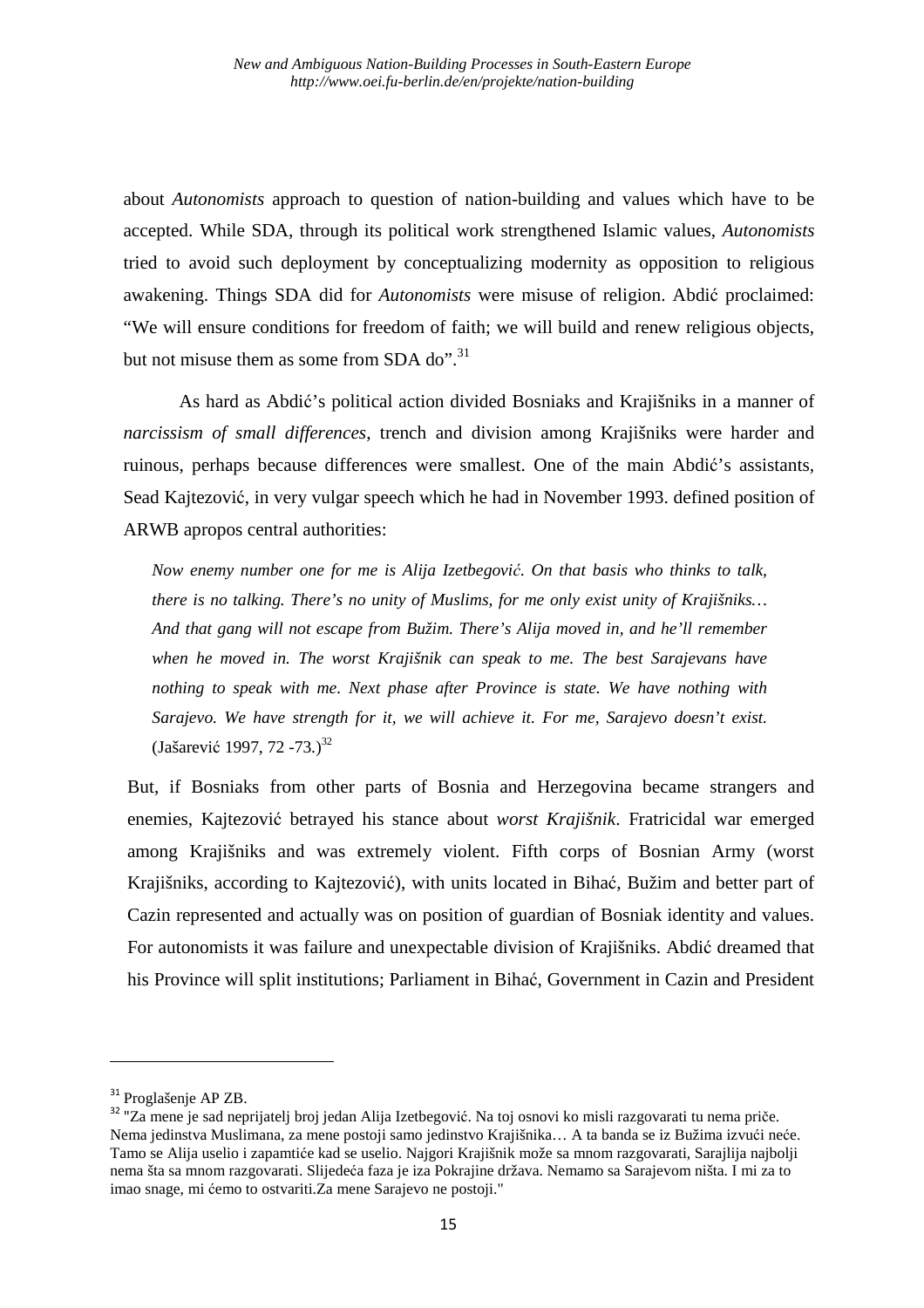(himself) in Velika Kladuša.<sup>33</sup> That was now far away from reality and these positions had to be conquered through military actions. That part of history of Bihaćka krajina broke Krajišniks attitude about them, the unity they emphasized earlier vanished. Krajišniks identity, narrative about it survived like stories about bravest Bosniaks, who die for they religion, homeland and nation. The last war helped better part of Krajišniks to make final step into Bosniak national frame. Autonomist stayed out of that process, still trying to be Muslims.

### **Conclusion**

When we speak about Bosniak nation-building, which we try to explore and define, the process is obviously and surely loaded by more and various significances. The complexity of Bosniak history cannot give any attribute but ambiguity and it is her basic advantage for investigators of social phenomena, especially national question. Many changes Bosniaks were through supported that; unequal political development, ruptures of social processes, and lack of cultural institutions. All that took place in explanations and became axis around which narratives about Bosnian Muslims circulate.

Yet, something was unchangeable. Structure of Bosnian spirituality, from Early Middle Age to modernity, shows solidness and durability. Despite if there is talk about heretics in Middle Age or Muslims after Ottoman income, Bosnia was distinguished from other parts of Europe. Political, social and economic conditions never significantly influenced and shacked up that structure. Only in socialist era most of people slowly started to adopt some forms of modern, untraditional lifestyle.

So, spirituality instead ethnicity should be main spot, the key, from which researchers begin their investigations connected to Bosniak identity. After all, South Slav nation-builders primarily focused their attention and narratives on religion, hence all Catholics became Croats, Orthodox became Serbs, Muslims became Muslims/Bosniaks. After that national intellectuals tried to robe members of particular religion into unique ethnicity.

<sup>&</sup>lt;sup>33</sup> Proglašenje AP ZB.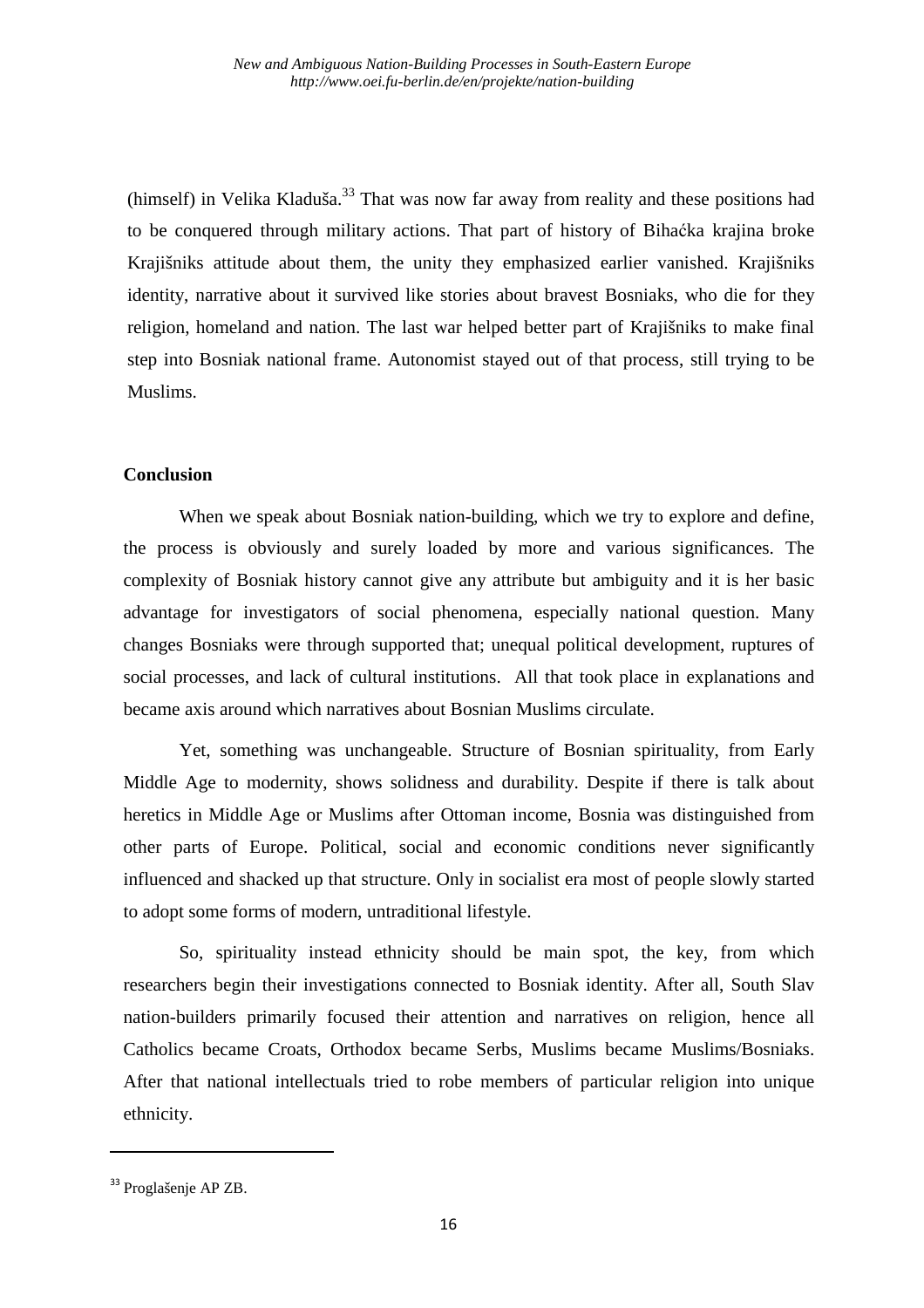In this case, concerned to Krajišniks regional identity, spirituality, or return to religion, should be emphasized as a main spot of misunderstanding between Muslim (SDA) and Krajišnik (Fikret Abdić) political leaderships. Demand of return to Islamic values and lifestyle which SDA proclaimed was quite opposite to Abdić's stance of continual development of people. While SDA was focused on vertical axis, the backbone of people, as primal differentiation between Muslims and others, axis which have to be renew, Abdić emphasized improved horizontal level, life conditions which was connected to socialist modernization.<sup>34</sup> Muslim socialist elite took Yugoslavism as a *favorable framework* to develop own nation, Abdić thought about Muslimhood as *a frame* for Yugoslav idea. History became teacher, sacrifices over ottoman rule found place in communist narration; oppressed rose themselves through emerged working class, unity became real with sharing good and bad.

There are three major influences which helped beginning of Bosniak/Muslim national awakening<sup>35</sup>: cultural re/production, political action which succeeds with recognition of Muslim nation and economics. Intertwined, they brought idea of Bosniaks national identity in centre of political and social action. Mainly connected to ottoman period, Bosnian (Bosniak) history, literature and art, through mas-media, cultural and scientific institutions after softness of communist regime in seventies and eighties were accessible to Muslim population. The past and roots were re/discovered and the doors for full affirmation were slowly opened.

That wasn't case with Krajišniks. They started better communication with center (Sarajevo), but that communication stayed at level of transport and exchange of goods. Exchange of ideas, its spreading among people did not exist. Process of *Bosniak renaissance* didn't influence that region and its inhabitance. Their leadership was devoted to socialist idea and accomplishments of Yugoslavia, to material progress and escape from backwardness. Recognition of Muslim nation, for them, also was victory of socialism.

<sup>&</sup>lt;sup>34</sup> Of course, Abdić's devotion to Serbs national program shouldn't be forgotten and that misunderstanding can be explained on practical, political level. But, reasons why he was devoted to realization of Milošević's policy also include different concept of Bosniak national development. Also, ambiguous relation to Ottomans and that part of Bosniak history was stone of stumble.

<sup>&</sup>lt;sup>35</sup> Maybe this term is not fully acceptable but it can successfully describe what happened inside Muslim corps in SFR Yugoslavia in seventies and eighties.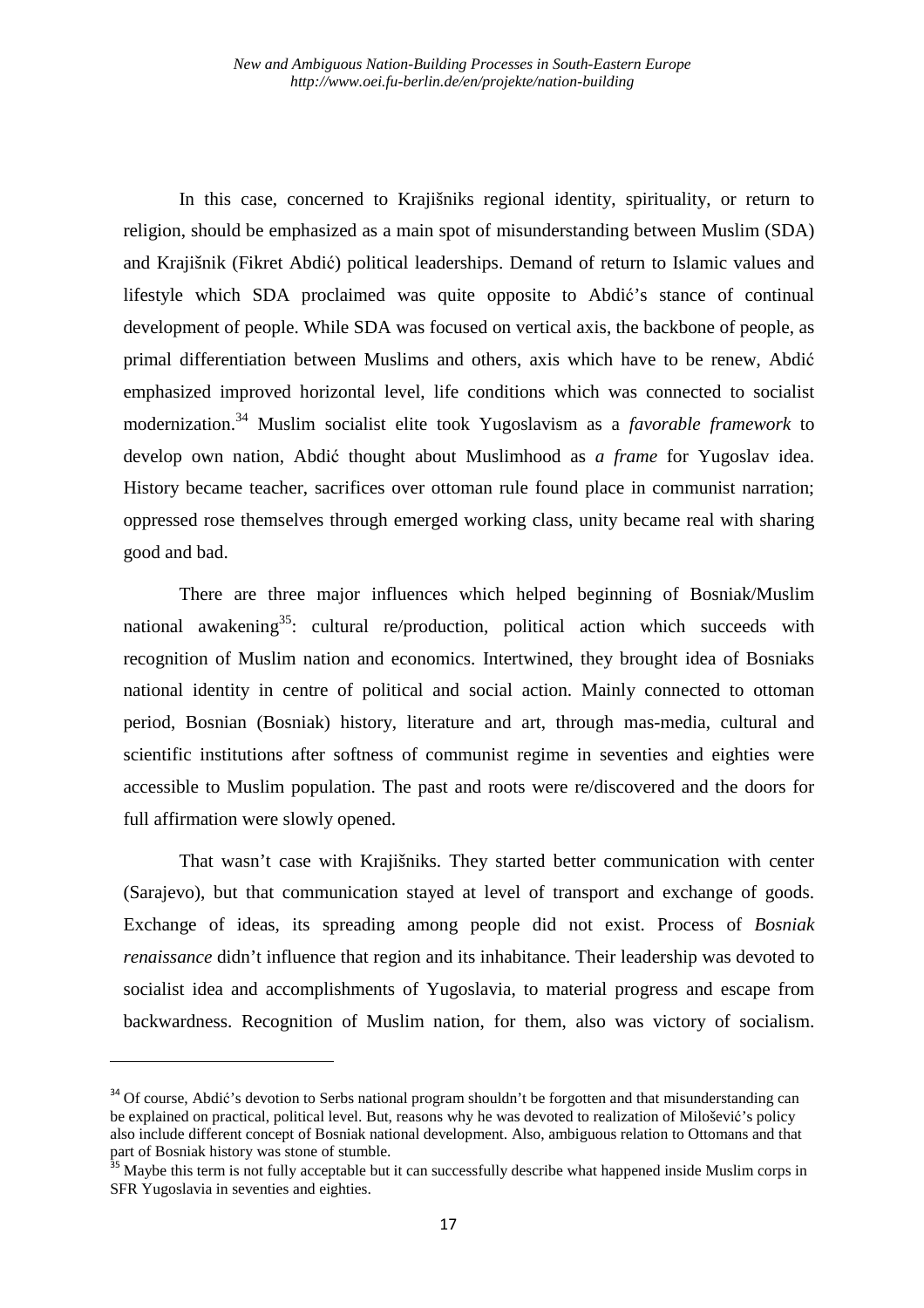While in Sarajevo were vivid intellectual circle which renewed Bosniakhood/Muslimhood, in Bihaćka krajina that process never came in focus of their elite or media. That is one of the main reasons why Abdić's concept in era of national (religious) awakening had effect among Muslim population in Bihaćka krajina.

On the beginning of democratization and dissolution of Yugoslavia those two concepts emerged as two opposites.<sup>36</sup> During wartime (1992 – 1995) Krajišniks opened most dramatic part of Bosniak misunderstandings and self-definition. People under Abdić's rule (minority) were contra central authorities, Bosniakhood and especially  $SDA$ <sup>37</sup> Legitimate government in Bihać supported policy of Sarajevo. Both of them emphasized their krajišniks tradition; *Autonomist* rebel and aspiration for freedom, Government forces borderland/borderer as a guardian of Islam and Islamic world.

 Stories we write, tell and hear, mostly, can and do bear a lot of meanings. This is one of their ways to be seductive and interesting for listeners and readers. Historical processes, as an exceptionally complex social actions, are also intertwined by various meanings they carry during own development. That's why the interpretation of particular historical process can be told from different corners and we should keep it in mind during our research efforts and, especially, interpretations.

<sup>&</sup>lt;sup>36</sup> It have to be said that SDA and especially Alija Izetbegović in first time didn't pay attention to national question, it came in focus during war when nation and state building became synchronous processes, perhaps first and last lime in Bosnian history, and partly looked like *normal European nation-state building*.

<sup>&</sup>lt;sup>37</sup> Very fruitful stance had A. D. He said: "Some don't recognize Bosniakhood because of SDA and Alija Izetbegović. They think about self as Muslims and Bosnians in national sense. Nobody of *Autonomists* will accept that they were against state, they were against SDA and Alija, and of course (with smile), we cannot allow that there wasn't rebel in Bihaćka krajina while Alija ruled". Interview with A. D. Sarajevo, 14. 6. 2007.